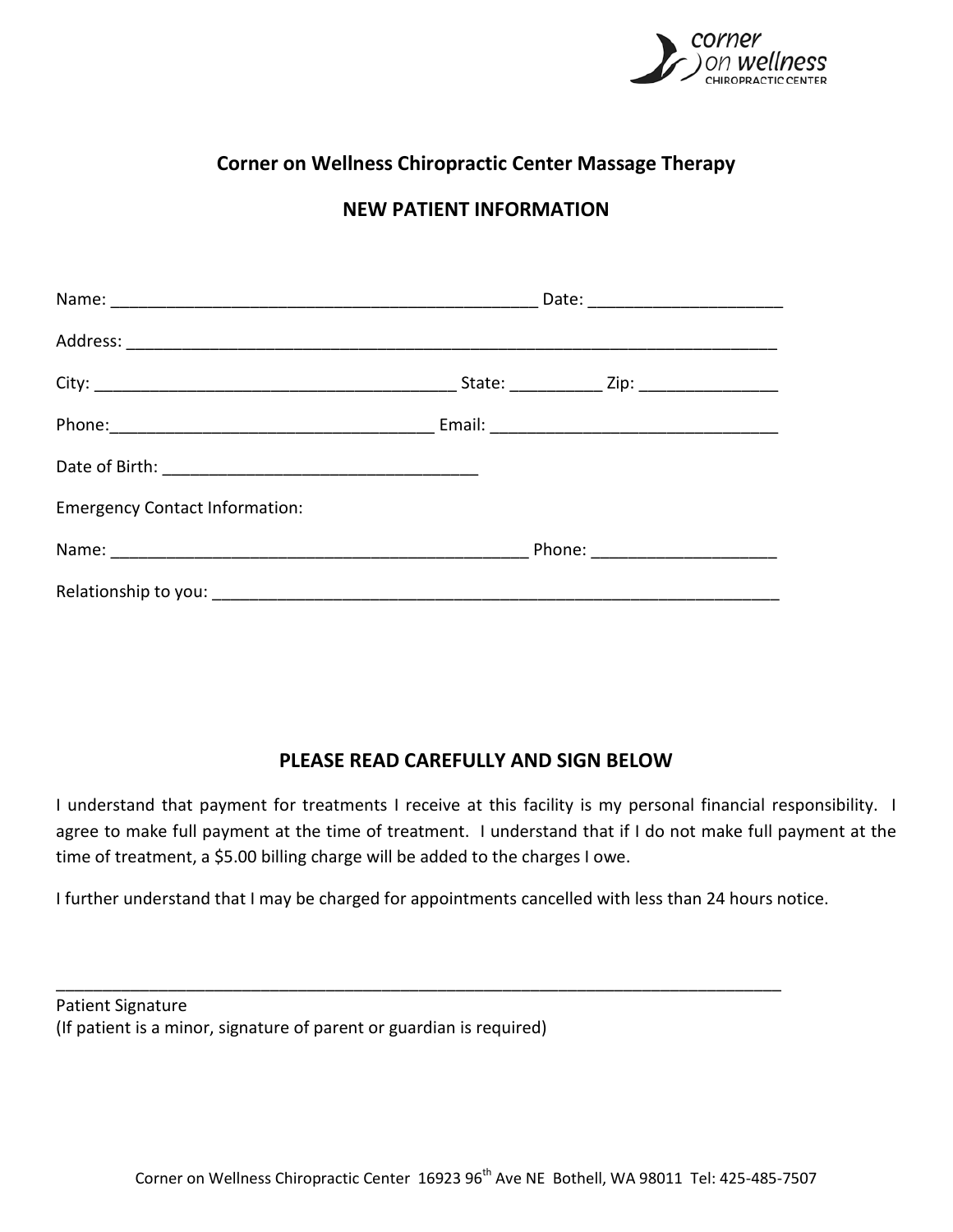#### **MASSAGE HEALTH HISTORY**

| Do you wear contact lenses?                                                                                                                                                                                                    | Y N | Have you had massage before?                           |    | Y N |
|--------------------------------------------------------------------------------------------------------------------------------------------------------------------------------------------------------------------------------|-----|--------------------------------------------------------|----|-----|
| Are you currently taking any medication?                                                                                                                                                                                       | Y N | Are you pregnant, or trying to be?                     |    | Y N |
| Are you currently receiving medical or<br>chiropractic care?                                                                                                                                                                   | Y N | Was massage prescribed for you?                        |    | Y N |
| Do you have any allergies?<br>Please list below:                                                                                                                                                                               | Y N | Do you have any skin conditions?<br>Please list below: |    | Y N |
| How often do you exercise and what kind of exercise?                                                                                                                                                                           |     |                                                        |    |     |
| Where do you tend to hold stress in your body?                                                                                                                                                                                 |     |                                                        |    |     |
| Do you have any areas that are tender to touch?                                                                                                                                                                                |     |                                                        |    |     |
| Illnesses, injuries, surgeries, traumas: please describe and when they occurred.                                                                                                                                               |     |                                                        |    |     |
|                                                                                                                                                                                                                                |     |                                                        |    |     |
| Skeletal:                                                                                                                                                                                                                      |     |                                                        |    |     |
| Circulatory:                                                                                                                                                                                                                   |     | Infectious Disease:                                    |    |     |
| Respiratory: the contract of the contract of the contract of the contract of the contract of the contract of the contract of the contract of the contract of the contract of the contract of the contract of the contract of t |     | Cancer: _                                              |    |     |
| Please CIRCLE areas of:                                                                                                                                                                                                        |     |                                                        |    |     |
| <b>Stress</b>                                                                                                                                                                                                                  |     |                                                        |    |     |
| Pain                                                                                                                                                                                                                           |     |                                                        |    |     |
| Tension                                                                                                                                                                                                                        |     |                                                        |    |     |
| <b>Special Attention</b>                                                                                                                                                                                                       |     |                                                        |    |     |
|                                                                                                                                                                                                                                |     |                                                        |    |     |
| Please "X" any areas you don't                                                                                                                                                                                                 |     | 娜<br>lHe                                               | щĺ |     |
| Want to be touched.<br>(Genitals are never touched)                                                                                                                                                                            |     |                                                        |    |     |
|                                                                                                                                                                                                                                |     |                                                        |    |     |
| The above information is complete and                                                                                                                                                                                          |     |                                                        |    |     |

Accurate to the best of my knowledge \_\_\_\_\_\_\_\_\_\_\_\_\_\_\_\_\_\_\_\_\_\_\_\_\_\_\_\_\_\_\_\_\_\_\_\_\_\_\_\_\_\_\_\_\_\_\_\_\_\_\_\_\_\_\_\_\_